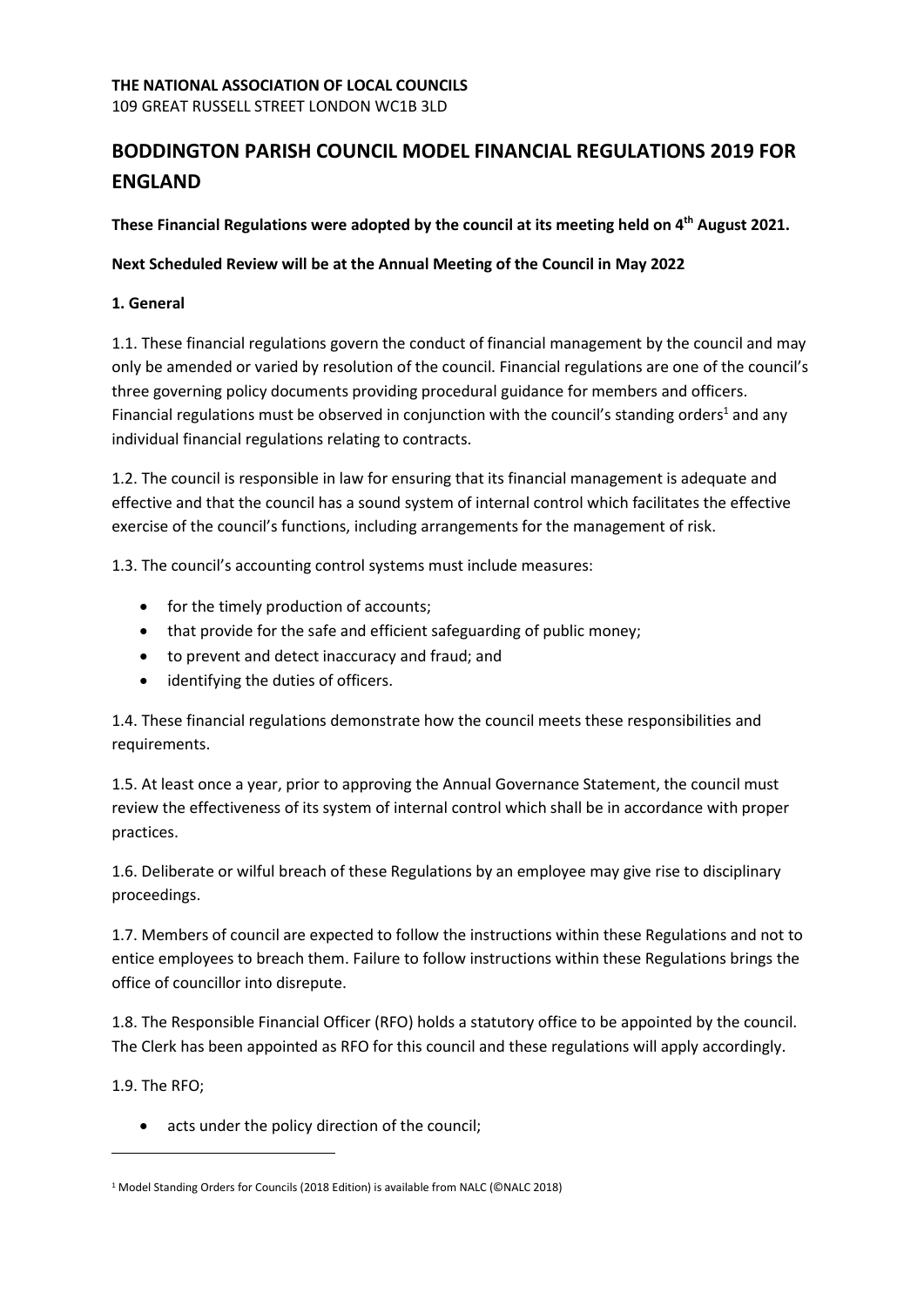109 GREAT RUSSELL STREET LONDON WC1B 3LD

- administers the council's financial affairs in accordance with all Acts, Regulations and proper practices;
- determines on behalf of the council its accounting records and accounting control systems;
- ensures the accounting control systems are observed;
- maintains the accounting records of the council up to date in accordance with proper practices;
- assists the council to secure economy, efficiency and effectiveness in the use of its resources; and
- produces financial management information as required by the council.

1.10. The accounting records determined by the RFO shall be sufficient to show and explain the council's transactions and to enable the RFO to ensure that any income and expenditure account and statement of balances, or record of receipts and payments and additional information, as the case may be, or management information prepared for the council from time to time comply with the Accounts and Audit Regulations.

1.11. The accounting records determined by the RFO shall in particular contain:

- entries from day to day of all sums of money received and expended by the council and the matters to which the income and expenditure or receipts and payments account relate;
- a record of the assets and liabilities of the council; and
- wherever relevant, a record of the council's income and expenditure in relation to claims made, or to be made, for any contribution, grant or subsidy.

1.12. The accounting control systems determined by the RFO shall include:

- procedures to ensure that the financial transactions of the council are recorded as soon as reasonably practicable and as accurately and reasonably as possible;
- procedures to enable the prevention and detection of inaccuracies and fraud and the ability to reconstruct any lost records;
- identification of the duties of officers dealing with financial transactions and division of responsibilities of those officers in relation to significant transactions;
- procedures to ensure that uncollectable amounts, including any bad debts are not submitted to the council for approval to be written off except with the approval of the RFO and that the approvals are shown in the accounting records; and
- measures to ensure that risk is properly managed.

1.13. The council is not empowered by these Regulations or otherwise to delegate certain specified decisions. In particular any decision regarding:

- setting the final budget or the precept (council tax requirement);
- approving accounting statements;
- approving an annual governance statement;
- borrowing;
- writing off bad debts;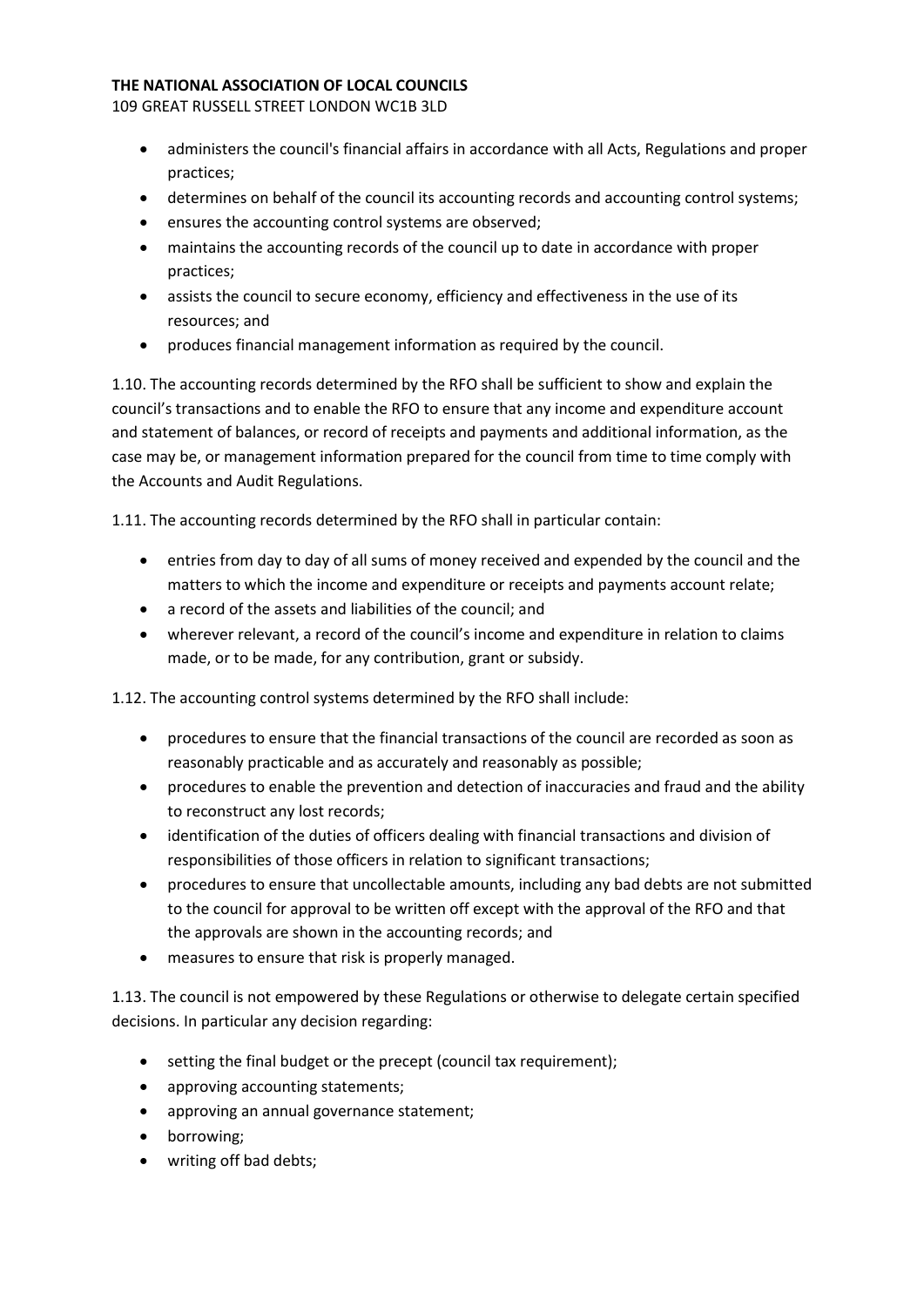109 GREAT RUSSELL STREET LONDON WC1B 3LD

- declaring eligibility for the General Power of Competence; and
- addressing recommendations in any report from the internal or external auditors, shall be a matter for the full council only.

1.14. In addition, the council must:

- determine and keep under regular review the bank mandate for all council bank accounts;
- approve any grant or a single commitment in excess of [£5,000]; and
- in respect of the annual salary for any employee have regard to recommendations about annual salaries of employees made by the relevant committee in accordance with its terms of reference.

1.15. In these financial regulations, references to the Accounts and Audit Regulations or 'the regulations' shall mean the regulations issued under the provisions of section 27 of the Audit Commission Act 1998, or any superseding legislation, and then in force unless otherwise specified.

In these financial regulations the term 'proper practice' or 'proper practices' shall refer to guidance issued in Governance and Accountability for Local Councils - a Practitioners' Guide (England) issued by the Joint Practitioners Advisory Group (JPAG), available from the websites of NALC and the Society for Local Council Clerks (SLCC).

# 2. Accounting and audit (internal and external)

2.1. All accounting procedures and financial records of the council shall be determined by the RFO in accordance with the Accounts and Audit Regulations, appropriate guidance and proper practices.

2.2. On a regular basis, at least once in each quarter, and at each financial year end, a member other than the Chairman shall be appointed to verify bank reconciliations (for all accounts) produced by the RFO. The member shall sign the reconciliations and the original bank statements (or similar document) as evidence of verification. This activity shall on conclusion be reported, including any exceptions, to and noted by the council.

2.3. The RFO shall complete the annual statement of accounts, annual report, and any related documents of the council contained in the Annual Return (as specified in proper practices) as soon as practicable after the end of the financial year and having certified the accounts shall submit them and report thereon to the council within the timescales set by the Accounts and Audit Regulations.

2.4. The council shall ensure that there is an adequate and effective system of internal audit of its accounting records, and of its system of internal control in accordance with proper practices. Any officer or member of the council shall make available such documents and records as appear to the council to be necessary for the purpose of the audit and shall, as directed by the council, supply the RFO, internal auditor, or external auditor with such information and explanation as the council considers necessary for that purpose.

2.5. The internal auditor shall be appointed by and shall carry out the work in relation to internal controls required by the council in accordance with proper practices.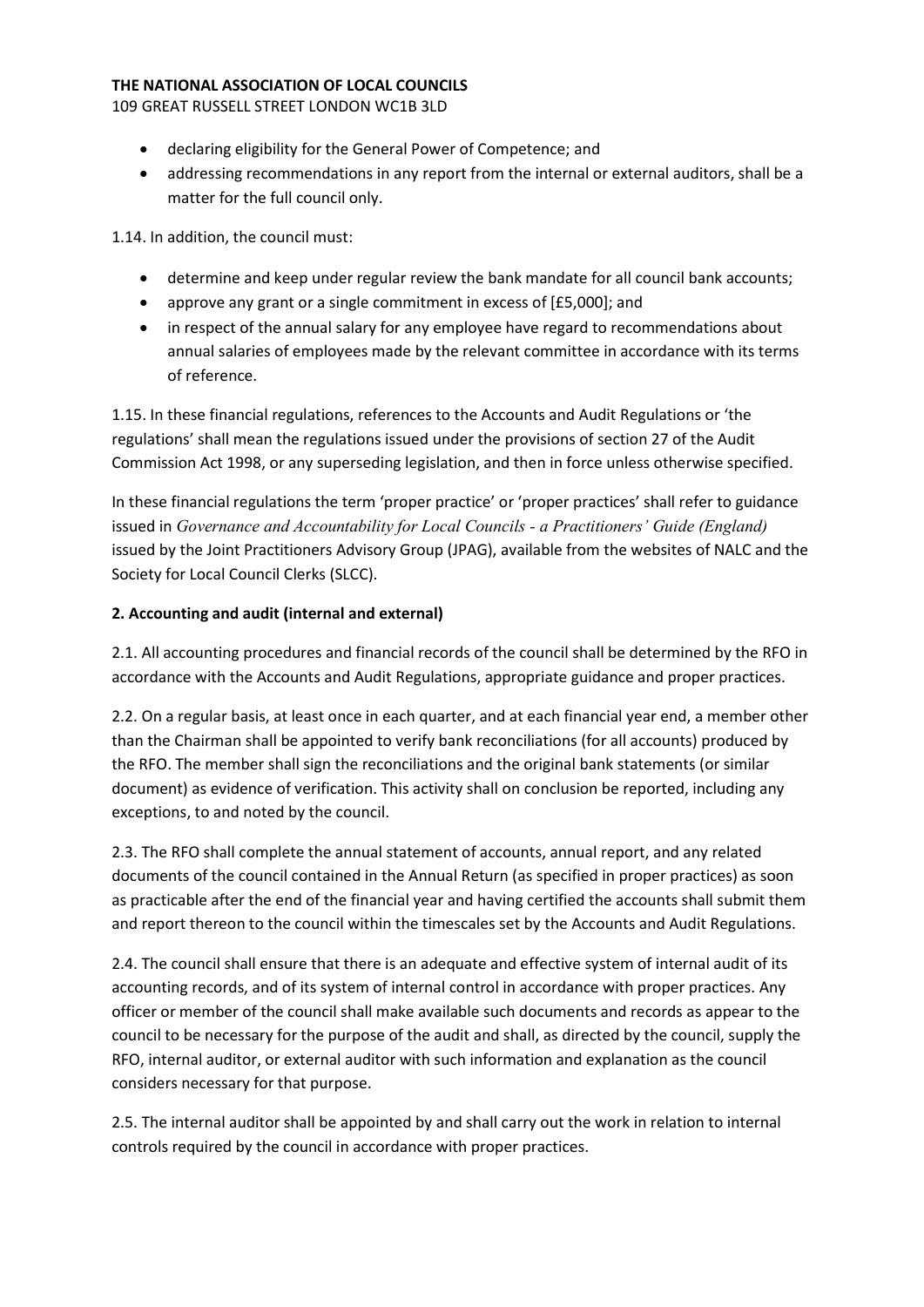109 GREAT RUSSELL STREET LONDON WC1B 3LD

2.6. The internal auditor shall:

- be competent and independent of the financial operations of the council;
- report to council in writing, or in person, on a regular basis with a minimum of one annual written report during each financial year;
- to demonstrate competence, objectivity and independence, be free from any actual or perceived conflicts of interest, including those arising from family relationships; and
- has no involvement in the financial decision making, management or control of the council

2.7. Internal or external auditors may not under any circumstances:

- perform any operational duties for the council;
- initiate or approve accounting transactions; or
- direct the activities of any council employee, except to the extent that such employees have been appropriately assigned to assist the internal auditor.

2.8. For the avoidance of doubt, in relation to internal audit the terms 'independent' and 'independence' shall have the same meaning as is described in proper practices.

2.9. The RFO shall make arrangements for the exercise of electors' rights in relation to the accounts including the opportunity to inspect the accounts, books, and vouchers and display or publish any notices and statements of account required by Audit Commission Act 1998, or any superseding legislation, and the Accounts and Audit Regulations.

2.10. The RFO shall, without undue delay, bring to the attention of all councillors any correspondence or report from internal or external auditors.

# 3. Annual estimates (budget) and forward planning

3.1. The RFO must each year, by no later than November prepare detailed estimates of all receipts and payments including the use of reserves and all sources of funding for the following financial year in the form of a budget to be considered by the council.

3.2. The council shall consider annual budget proposals in relation to the council's three year forecast of revenue and capital receipts and payments including recommendations for the use of reserves and sources of funding and update the forecast accordingly.

3.3. The council shall fix the precept (council tax requirement), and relevant basic amount of council tax to be levied for the ensuing financial year not later than by the end of January each year. The RFO shall issue the precept to the billing authority and shall supply each member with a copy of the approved annual budget.

3.4. The approved annual budget shall form the basis of financial control for the ensuing year.

# 4. Budgetary control and authority to spend

4.1. Expenditure on revenue items may be authorised up to the amounts included for that class of expenditure in the approved budget. This authority is to be determined by: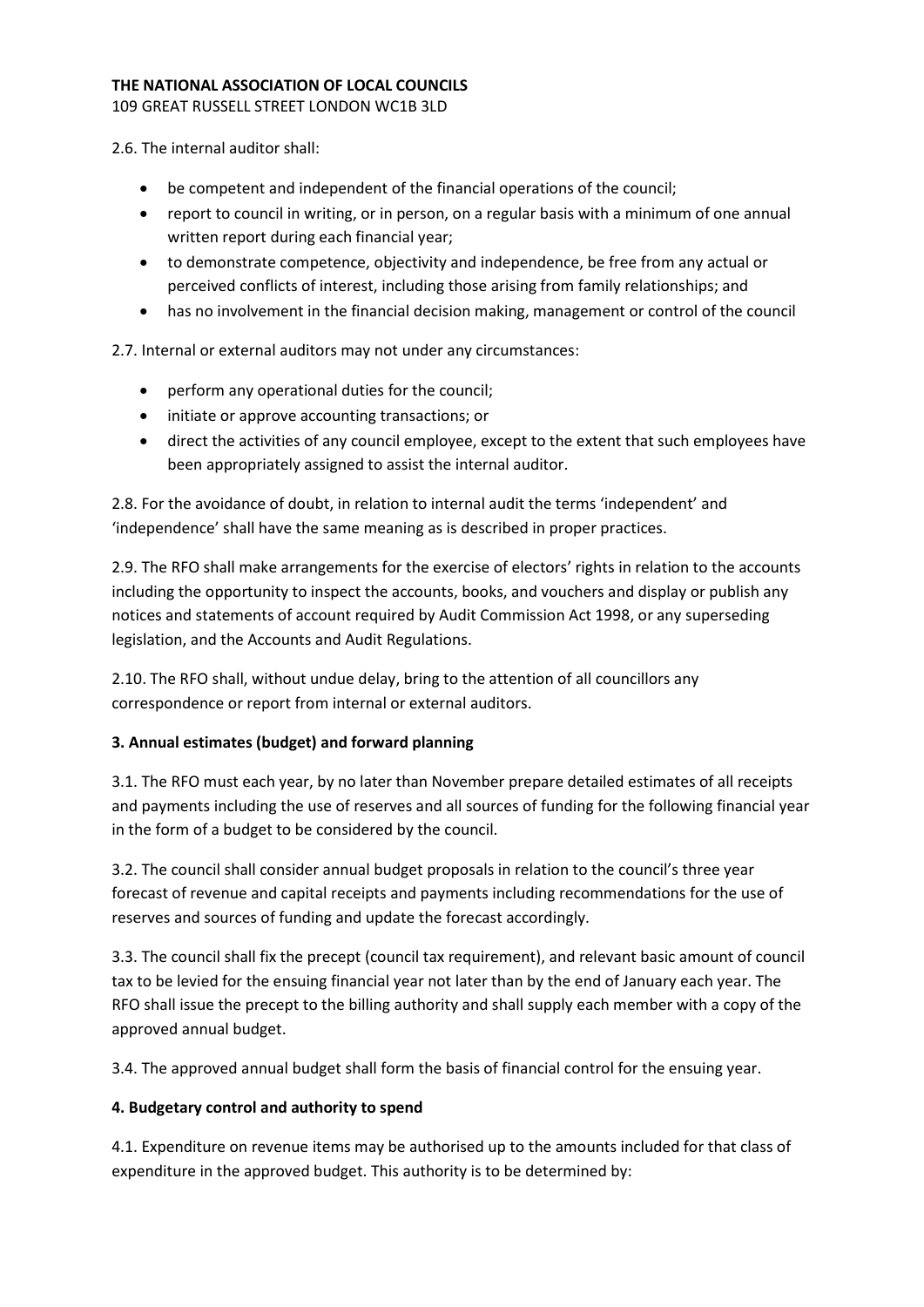109 GREAT RUSSELL STREET LONDON WC1B 3LD

- the council for all items over £5,000;
- a duly delegated committee of the council for items over £500; or
- the Clerk, in conjunction with Chairman of Council or Chairman of the appropriate committee, for any items below £500.

Such authority is to be evidenced by a minute or by an authorisation slip duly signed by the Clerk, and where necessary also by the appropriate Chairman.

Contracts may not be disaggregated to avoid controls imposed by these regulations.

4.2. No expenditure may be authorised that will exceed the amount provided in the revenue budget for that class of expenditure other than by resolution of the council, or duly delegated committee. During the budget year and with the approval of council having considered fully the implications for public services, unspent and available amounts may be moved to other budget headings or to an earmarked reserve as appropriate ('virement').

4.3. Unspent provisions in the revenue or capital budgets for completed projects shall not be carried forward to a subsequent year.

4.4. The salary budgets are to be reviewed at least annually in October for the following financial year and such review shall be evidenced by a hard copy schedule signed by the Clerk and the Chairman of Council or relevant committee. The RFO will inform committees of any changes impacting on their budget requirement for the coming year in good time.

4.5. In cases of extreme risk to the delivery of council services, the clerk may authorise revenue expenditure on behalf of the council which in the clerk's judgement it is necessary to carry out. Such expenditure includes repair, replacement or other work, whether or not there is any budgetary provision for the expenditure, subject to a limit of £500. The Clerk shall report such action to the chairman as soon as possible and to the council as soon as practicable thereafter.

4.6. No expenditure shall be authorised in relation to any capital project and no contract entered into or tender accepted involving capital expenditure unless the council is satisfied that the necessary funds are available and the requisite borrowing approval has been obtained.

4.7. All capital works shall be administered in accordance with the council's standing orders and financial regulations relating to contracts.

4.8. The RFO shall regularly provide the council with a statement of receipts and payments to date under each head of the budgets, comparing actual expenditure to the appropriate date against that planned as shown in the budget. These statements are to be prepared at least at the end of each financial quarter and shall show explanations of material variances. For this purpose "material" shall be in excess of £100 of the budget.

4.9. Changes in earmarked reserves shall be approved by council as part of the budgetary control process.

5. Banking arrangements and authorisation of payments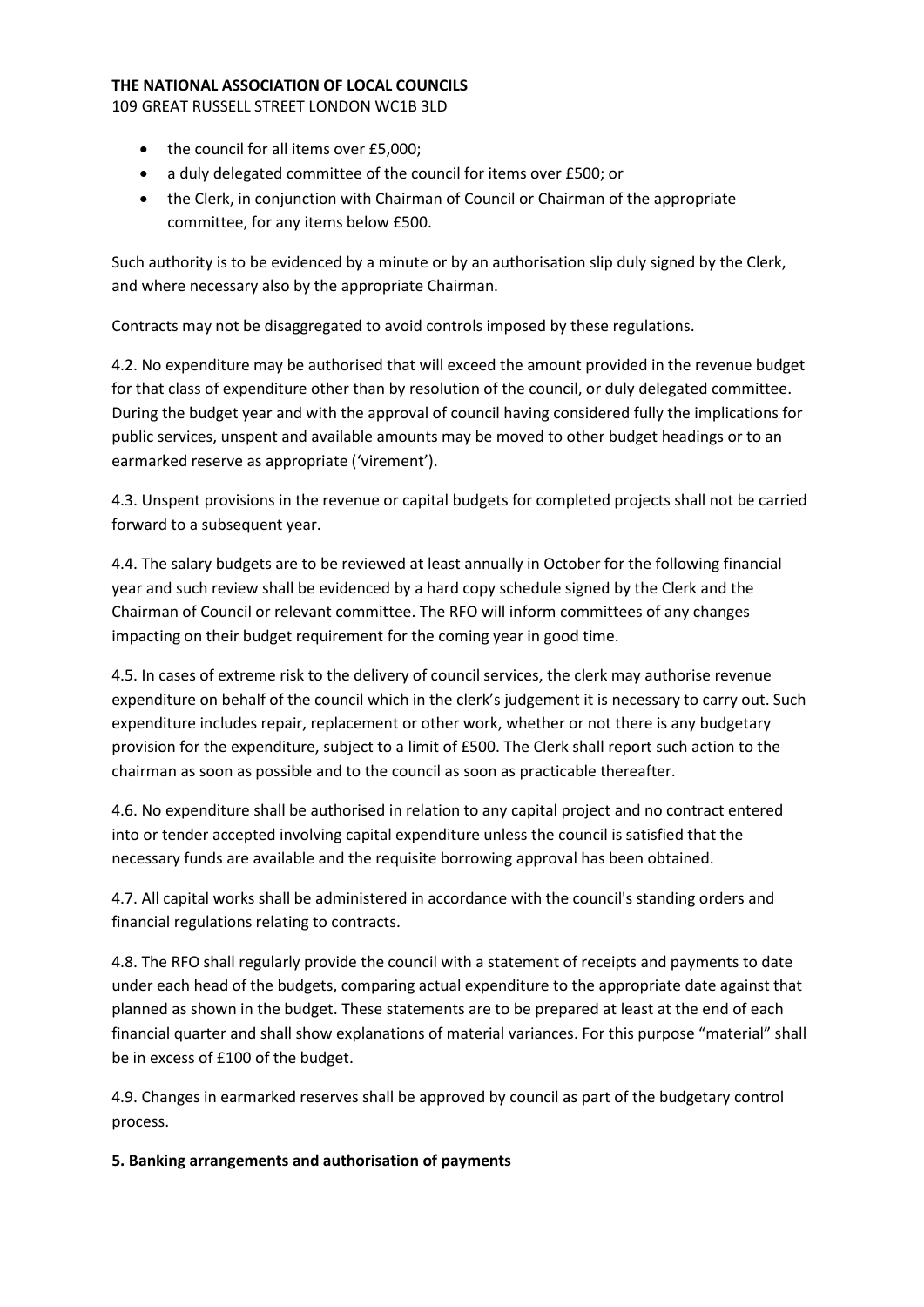#### THE NATIONAL ASSOCIATION OF LOCAL COUNCILS 109 GREAT RUSSELL STREET LONDON WC1B 3LD

5.1. The council's banking arrangements, including the bank mandate, shall be made by the RFO and approved by the council; banking arrangements may not be delegated to a committee. They shall be regularly reviewed for safety and efficiency.

5.2. The RFO shall prepare a schedule of payments requiring authorisation, forming part of the Agenda for the Meeting and, together with the relevant invoices, present the schedule to council. The council shall review the schedule for compliance and, having satisfied itself shall authorise payment by a resolution of the council. The approved schedule shall be ruled off and initialled by the Chairman of the Meeting. A detailed list of all payments shall be disclosed within or as an attachment to the minutes of the meeting at which payment was authorised. Personal payments (including salaries, wages, expenses and any payment made in relation to the termination of a contract of employment) may be summarised to remove public access to any personal information.

5.3. All invoices for payment shall be examined, verified and certified by the RFO to confirm that the work, goods or services to which each invoice relates has been received, carried out, examined and represents expenditure previously approved by the council.

5.4. The RFO shall examine invoices for arithmetical accuracy and analyse them to the appropriate expenditure heading. The RFO shall take all steps to pay all invoices submitted, and which are in order, at the next available council meeting.

5.5. The Clerk and RFO shall have delegated authority to authorise the payment of items only in the following circumstances:

a) If a payment is necessary to avoid a charge to interest under the Late Payment of Commercial Debts (Interest) Act 1998, and the due date for payment is before the next scheduled Meeting of council, where the Clerk and RFO certify that there is no dispute or other reason to delay payment, provided that a list of such payments shall be submitted to the next appropriate meeting of council;

b) An expenditure item authorised under 5.6 below (continuing contracts and obligations) provided that a list of such payments shall be submitted to the next appropriate meeting of council; or

c) fund transfers within the councils banking arrangements up to the sum of £10,000, provided that a list of such payments shall be submitted to the next appropriate meeting of council.

5.6. For each financial year the Clerk and RFO shall draw up a list of due payments which arise on a regular basis as the result of a continuing contract, statutory duty, or obligation (such as but not exclusively) Salaries, PAYE and NI, Superannuation Fund and regular maintenance contracts and the like for which council, may authorise payment for the year provided that the requirements of regulation 4.1 (Budgetary Controls) are adhered to, provided also that a list of such payments shall be submitted to the next appropriate meeting of council.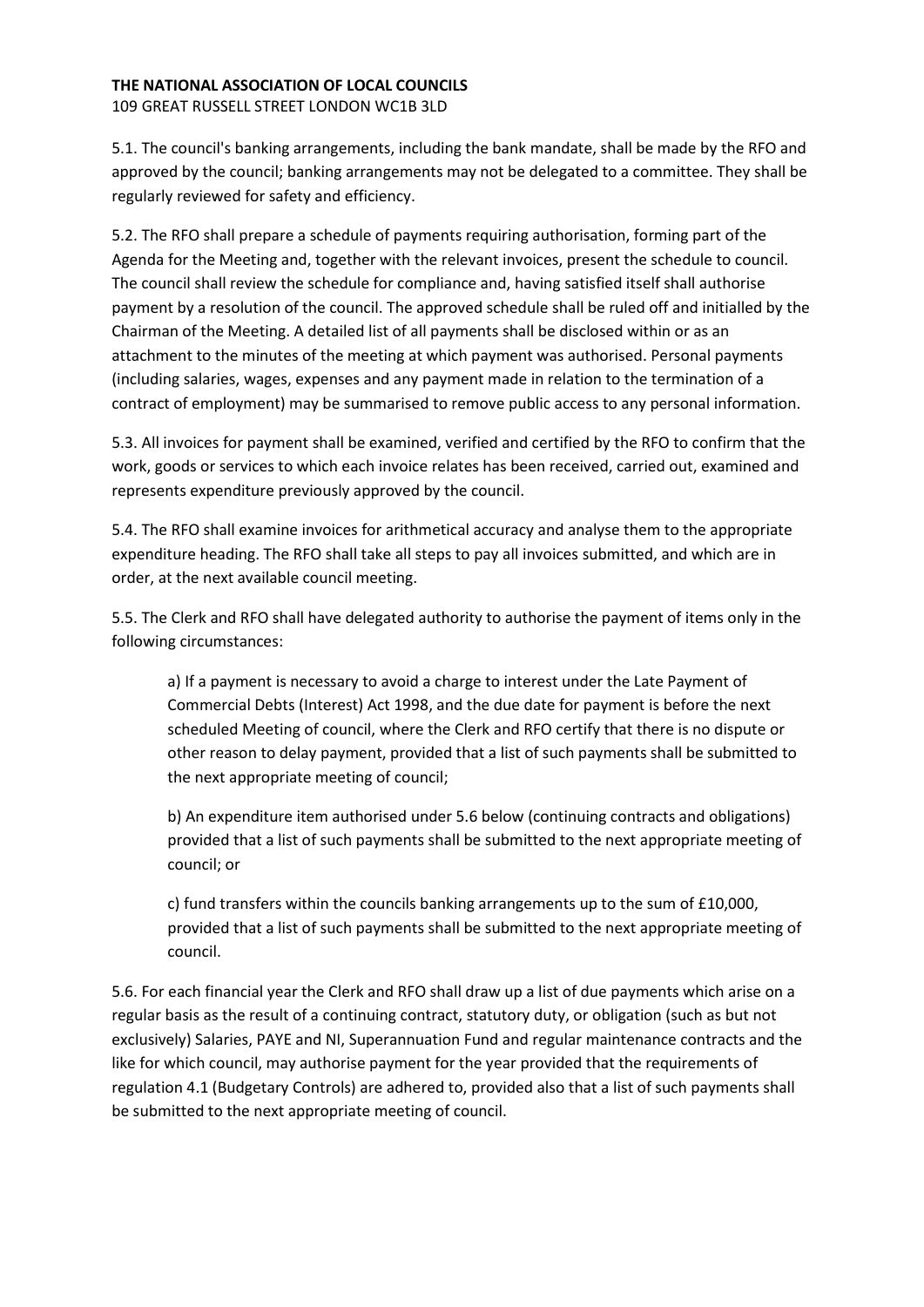109 GREAT RUSSELL STREET LONDON WC1B 3LD

5.7. A record of regular payments made under 5.6 above shall be drawn up and be signed by two members on each and every occasion when payment is authorised - thus controlling the risk of duplicated payments being authorised and / or made.

5.8. In respect of grants a duly authorised committee shall approve expenditure within any limits set by council and in accordance with any policy statement approved by council. Any Revenue or Capital Grant in excess of £5,000 shall before payment, be subject to ratification by resolution of the council.

5.9. Members are subject to the Code of Conduct that has been adopted by the council and shall comply with the Code and Standing Orders when a decision to authorise or instruct payment is made in respect of a matter in which they have a disclosable pecuniary or other interest, unless a dispensation has been granted.

5.10. The council will aim to rotate the duties of members in these Regulations so that onerous duties are shared out as evenly as possible over time.

5.11. Any changes in the recorded details of suppliers, such as bank account records, shall be approved in writing by a Member.

# 6. Instructions for the making of payments

6.1. The council will make safe and efficient arrangements for the making of its payments.

6.2. Following authorisation under Financial Regulation 5 above, the council, a duly delegated committee or, if so delegated, the Clerk or RFO shall give instruction that a payment shall be made.

6.3. All payments shall be affected by cheque or other instructions to the council's bankers, or otherwise, in accordance with a resolution of council.

6.4. Cheques or orders for payment drawn on the bank account in accordance with the schedule as presented to council or committee shall be signed by two member[s] of council in accordance with a resolution instructing that payment. A member who is a bank signatory, having a connection by virtue of family or business relationships with the beneficiary of a payment, should not, under normal circumstances, be a signatory to the payment in question.

6.5. To indicate agreement of the details shown on the cheque or order for payment with the counterfoil and the invoice or similar documentation, the signatories shall each also initial the cheque counterfoil.

6.6. Cheques or orders for payment shall not normally be presented for signature other than at a council or committee meeting (including immediately before or after such a meeting). Any signatures obtained away from such meetings shall be reported to the council at the next convenient meeting.

6.7. If thought appropriate by the council, payment for utility supplies (energy, telephone and water) and any National Non-Domestic Rates may be made by variable direct debit provided that the instructions are signed by two members and any payments are reported to council as made. The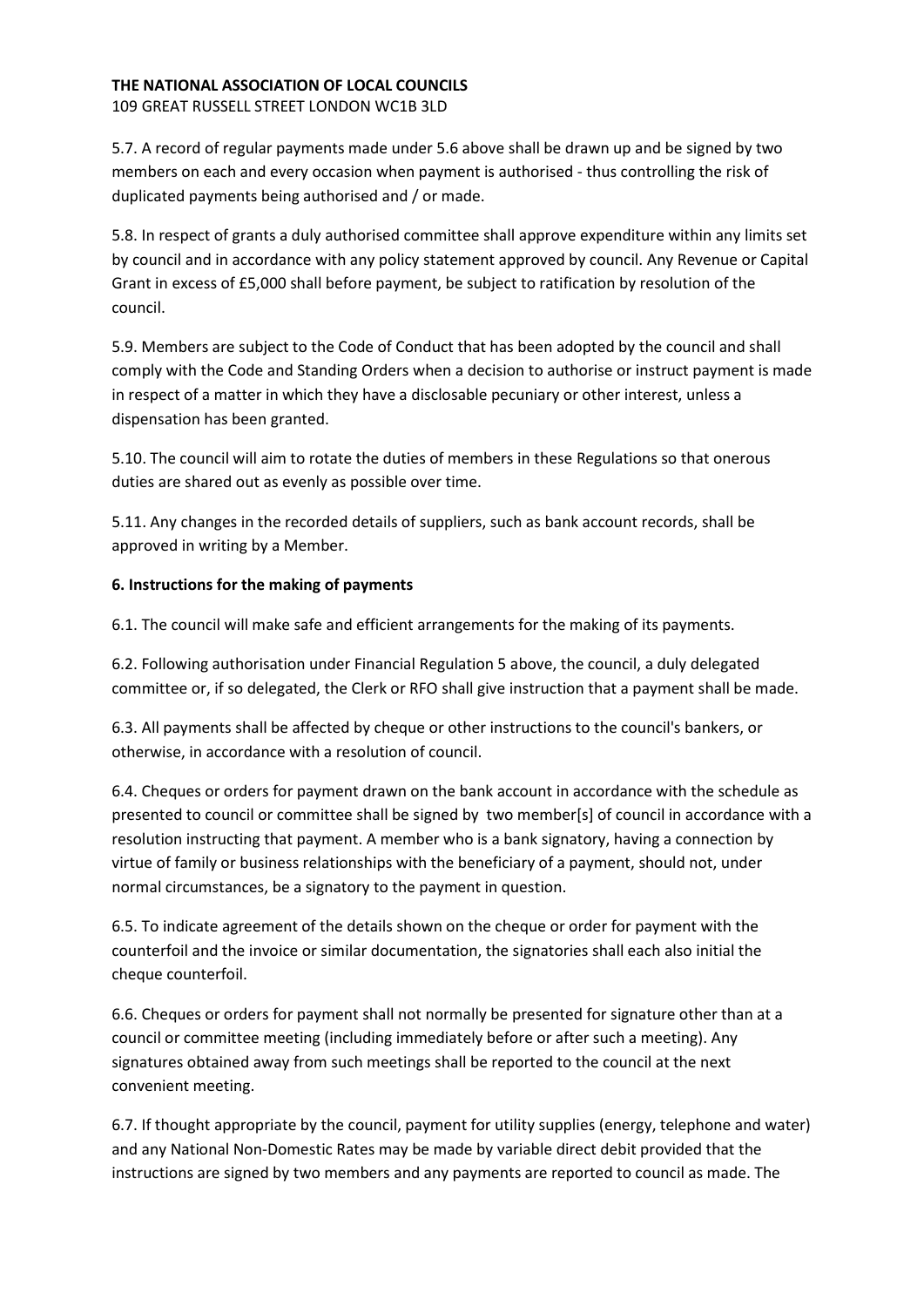109 GREAT RUSSELL STREET LONDON WC1B 3LD

approval of the use of a variable direct debit shall be renewed by resolution of the council at least every two years.

6.8. If thought appropriate by the council, payment for certain items (principally salaries) may be made by banker's standing order provided that the instructions are signed, or otherwise evidenced by two members are retained and any payments are reported to council as made. The approval of the use of a banker's standing order shall be renewed by resolution of the council at least every two years.

6.9. If thought appropriate by the council, payment for certain items may be made by BACS or CHAPS methods provided that the instructions for each payment are signed, or otherwise evidenced, by two authorised bank signatories, are retained and any payments are reported to council as made. The approval of the use of BACS or CHAPS shall be renewed by resolution of the council at least every two years.

6.10. If thought appropriate by the council payment for certain items may be made by internet banking transfer provided evidence is retained showing which members approved the payment.

6.11. Where a computer requires use of a personal identification number (PIN) or other password(s), for access to the council's records on that computer, a note shall be made of the PIN and Passwords and shall be handed to and retained by the Chairman of Council in a sealed dated envelope. This envelope may not be opened other than in the presence of two other councillors. After the envelope has been opened, in any circumstances, the PIN and / or passwords shall be changed as soon as practicable. The fact that the sealed envelope has been opened, in whatever circumstances, shall be reported to all members immediately and formally to the next available meeting of the council. This will not be required for a member's personal computer used only for remote authorisation of bank payments.

6.12. No employee or councillor shall disclose any PIN or password, relevant to the working of the council or its bank accounts, to any person not authorised in writing by the council or a duly delegated committee.

6.13. Regular back-up copies of the records on any computer shall be made and shall be stored securely away from the computer in question, and preferably off site.

6.14. The council, and any members using computers for the council's financial business, shall ensure that anti-virus, anti-spyware and firewall software with automatic updates, together with a high level of security, is used.

6.15. Where internet banking arrangements are made with any bank, the Clerk [RFO] shall be appointed as the Service Administrator. The bank mandate approved by the council shall identify a number of councillors who will be authorised to approve transactions on those accounts. The bank mandate will state clearly the amounts of payments that can be instructed by the use of the Service Administrator alone, or by the Service Administrator with a stated number of approvals.

6.16. Access to any internet banking accounts will be directly to the access page (which may be saved under "favourites"), and not through a search engine or e-mail link. Remembered or saved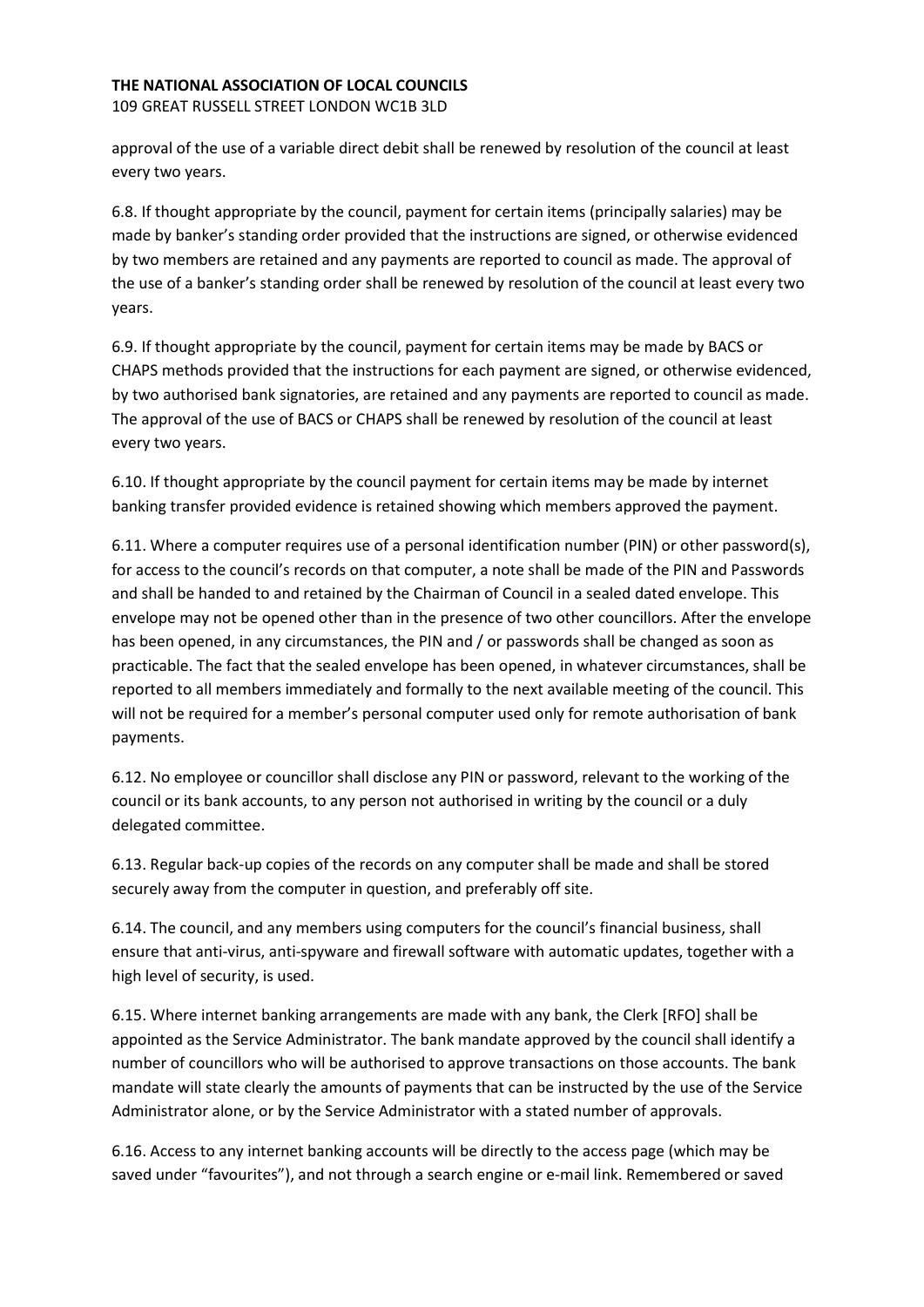109 GREAT RUSSELL STREET LONDON WC1B 3LD

passwords facilities must not be used on any computer used for council banking work. Breach of this Regulation will be treated as a very serious matter under these regulations.

6.17. Changes to account details for suppliers, which are used for internet banking may only be changed on written hard copy notification by the supplier and supported by hard copy authority for change signed by the chairman. A programme of regular checks of standing data with suppliers will be followed.

6.18. Any Debit Card issued for use will be specifically restricted to the Clerk and will also be restricted to a single transaction maximum value of £500 unless authorised by council or finance committee in writing before any order is placed.

6.19. A pre-paid debit card may be issued to employees with varying limits. These limits will be set by the council. Transactions and purchases made will be reported to the council and authority for topping-up shall be at the discretion of the council.

6.20. Any corporate credit card or trade card account opened by the council will be specifically restricted to use by the Clerk and shall be subject to automatic payment in full at each month-end. Personal credit or debit cards of members or staff shall not be used under any circumstances.

6.21. The council will not maintain any form of cash float. All cash received must be banked intact. Any payments made in cash by the Clerk [or RFO] (for example for postage or minor stationery items) shall be refunded on a regular basis, at least quarterly.

# 7. Payment of salaries

7.1. As an employer, the council shall make arrangements to meet fully the statutory requirements placed on all employers by PAYE and National Insurance legislation. The payment of all salaries shall be made in accordance with payroll records and the rules of PAYE and National Insurance currently operating, and salary rates shall be as agreed by council, or duly delegated committee.

7.2. Payment of salaries and payment of deductions from salary such as may be required to be made for tax, national insurance and pension contributions, or similar statutory or discretionary deductions must be made in accordance with the payroll records and on the appropriate dates stipulated in employment contracts, provided that each payment is reported to the next available council meeting, as set out in these regulations above.

7.3. No changes shall be made to any employee's pay, emoluments, or terms and conditions of employment without the prior consent of the council.

7.4. Each and every payment to employees of net salary and to the appropriate creditor of the statutory and discretionary deductions shall be recorded in a separate confidential record (confidential cash book). This confidential record is not open to inspection or review (under the Freedom of Information Act 2000 or otherwise) other than:

a) by any councillor who can demonstrate a need to know;

b) by the internal auditor;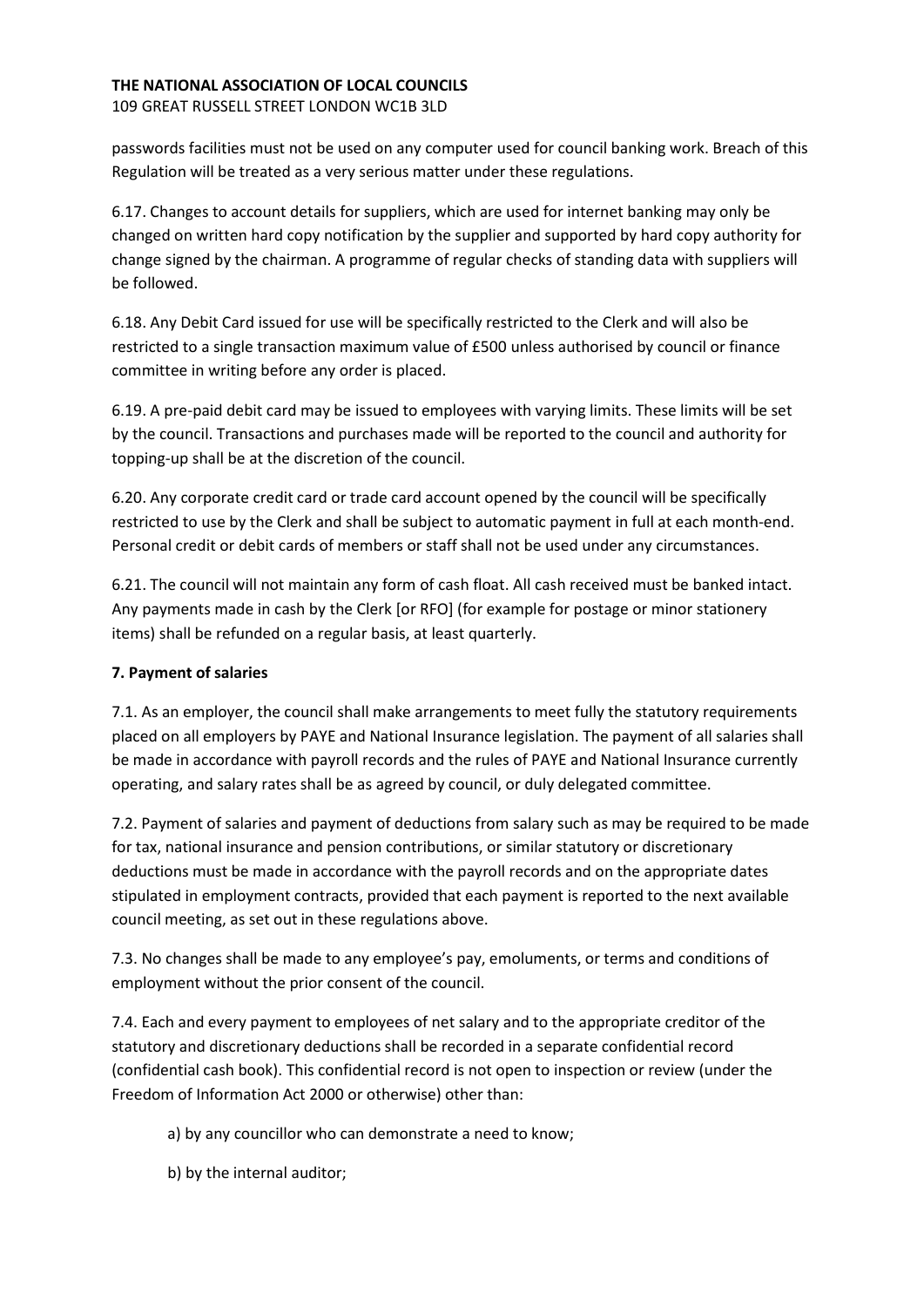109 GREAT RUSSELL STREET LONDON WC1B 3LD

c) by the external auditor; or

d) by any person authorised under Audit Commission Act 1998, or any superseding legislation.

7.5. The total of such payments in each calendar month shall be reported with all other payments as made as may be required under these Financial Regulations, to ensure that only payments due for the period have actually been paid.

7.6. An effective system of personal performance management should be maintained for the senior officers.

7.7. Any termination payments shall be supported by a clear business case and reported to the council. Termination payments shall only be authorised by council.

7.8. Before employing interim staff, the council must consider a full business case.

# 8. Loans and investments

8.1. All borrowings shall be affected in the name of the council, after obtaining any necessary borrowing approval. Any application for borrowing approval shall be approved by Council as to terms and purpose. The application for borrowing approval, and subsequent arrangements for the loan shall only be approved by full council.

8.2. Any financial arrangement which does not require formal borrowing approval from the Secretary of State/Welsh Assembly Government (such as Hire Purchase or Leasing of tangible assets) shall be subject to approval by the full council. In each case a report in writing shall be provided to council in respect of value for money for the proposed transaction.

8.3. The council will arrange with the council's banks and investment providers for the sending of a copy of each statement of account to the Chairman of the council at the same time as one is issued to the Clerk or RFO.

8.4. All loans and investments shall be negotiated in the name of the council and shall be for a set period in accordance with council policy.

8.5. The council shall consider the need for an Investment Strategy and Policy which, if drawn up, shall be in accordance with relevant regulations, proper practices and guidance. Any Strategy and Policy shall be reviewed by the council at least annually.

8.6. All investments of money under the control of the council shall be in the name of the council.

8.7. All investment certificates and other documents relating thereto shall be retained in the custody of the RFO.

8.8. Payments in respect of short term or long-term investments, including transfers between bank accounts held in the same bank, or branch, shall be made in accordance with Regulation 5 (Authorisation of payments) and Regulation 6 (Instructions for payments).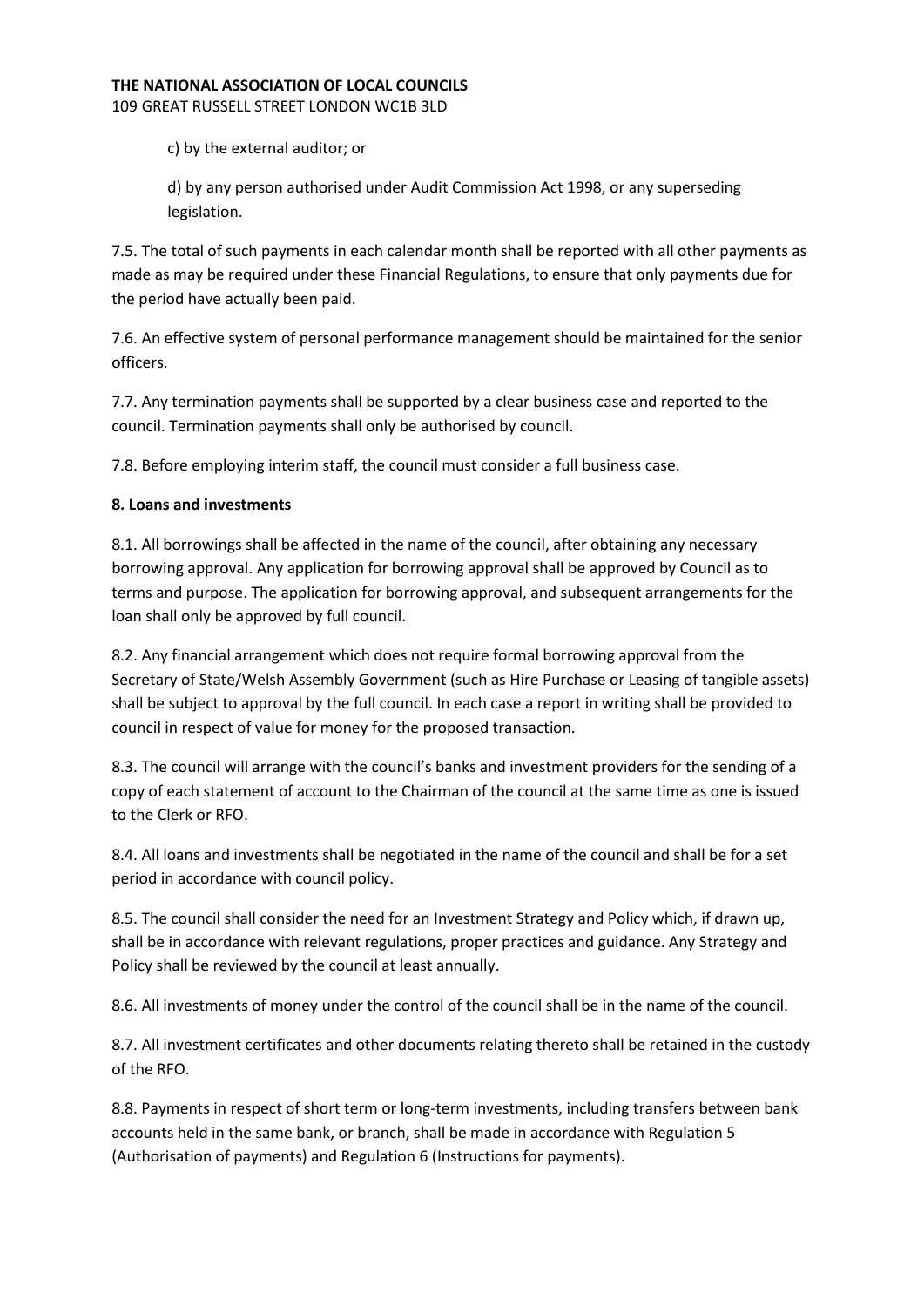109 GREAT RUSSELL STREET LONDON WC1B 3LD

### 9. Income

9.1. The collection of all sums due to the council shall be the responsibility of and under the supervision of the RFO.

9.2. Particulars of all charges to be made for work done, services rendered or goods supplied shall be agreed annually by the council, notified to the RFO and the RFO shall be responsible for the collection of all accounts due to the council.

9.3. The council will review all fees and charges at least annually, following a report of the Clerk.

9.4. Any sums found to be irrecoverable and any bad debts shall be reported to the council and shall be written off in the year.

9.5. All sums received on behalf of the council shall be banked intact as directed by the RFO. In all cases, all receipts shall be deposited with the council's bankers with such frequency as the RFO considers necessary.

9.6. The origin of each receipt shall be entered on the paying-in slip.

9.7. Personal cheques shall not be cashed out of money held on behalf of the council.

9.8. The RFO shall promptly complete any VAT Return that is required. Any repayment claim due in accordance with VAT Act 1994 section 33 shall be made at least annually coinciding with the financial year end.

9.9. Where any significant sums of cash are regularly received by the council, the RFO shall take such steps as are agreed by the council to ensure that more than one person is present when the cash is counted in the first instance, that there is a reconciliation to some form of control such as ticket issues, and that appropriate care is taken in the security and safety of individuals banking such cash.

### 10. Orders for work, goods and services

10.1. An official order or letter shall be issued for all work, goods and services unless a formal contract is to be prepared or an official order would be inappropriate. Copies of orders shall be retained.

10.2. Order books shall be controlled by the RFO.

10.3. All members and officers are responsible for obtaining value for money at all times. An officer issuing an official order shall ensure as far as reasonable and practicable that the best available terms are obtained in respect of each transaction, usually by obtaining three or more quotations or estimates from appropriate suppliers, subject to any de minimis provisions in Regulation 11.1 below.

10.4. A member may not issue an official order or make any contract on behalf of the council.

10.5. The RFO shall verify the lawful nature of any proposed purchase before the issue of any order, and in the case of new or infrequent purchases or payments, the RFO shall ensure that the statutory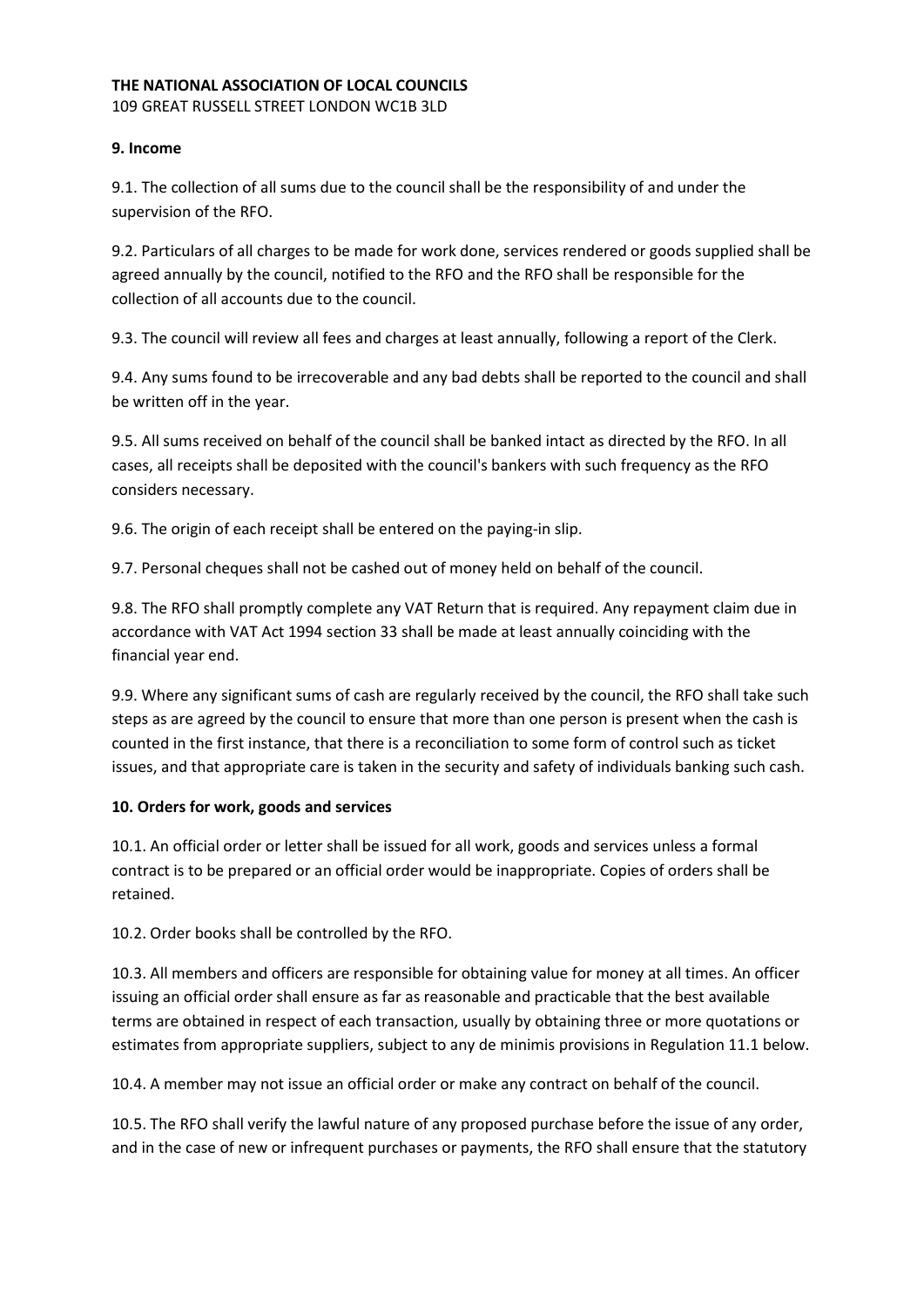109 GREAT RUSSELL STREET LONDON WC1B 3LD

authority shall be reported to the meeting at which the order is approved so that the minutes can record the power being used.

### 11. Contracts

11.1. Procedures as to contracts are laid down as follows:

a) Every contract shall comply with these financial regulations, and no exceptions shall be made otherwise than in an emergency provided that this regulation need not apply to contracts which relate to items (i) to (vi) below:

i. for the supply of gas, electricity, water, sewerage and telephone services;

ii. for specialist services such as are provided by legal professionals acting in disputes;

iii. for work to be executed or goods or materials to be supplied which consist of repairs to or parts for existing machinery or equipment or plant;

iv. for work to be executed or goods or materials to be supplied which constitute an extension of an existing contract by the council;

v. for additional audit work of the external auditor up to an estimated value of £500 (in excess of this sum the Clerk and RFO shall act after consultation with the Chairman and Vice Chairman of council); and

vi. for goods or materials proposed to be purchased which are proprietary articles and / or are only sold at a fixed price.

b) Where the council intends to procure or award a public supply contract, public service contract or public works contract as defined by The Public Contracts Regulations 2015 ("the Regulations") which is valued at £25,000 or more, the council shall comply with the relevant requirements of the Regulations<sup>2</sup>.

c) The full requirements of The Regulations, as applicable, shall be followed in respect of the tendering and award of a public supply contract, public service contract or public works contract which exceed thresholds in The Regulations set by the Public Contracts Directive 2014/24/EU (which may change from time to time) $3$ .

d) When applications are made to waive financial regulations relating to contracts to enable a price to be negotiated without competition the reason shall be embodied in a recommendation to the council.

<sup>&</sup>lt;sup>2</sup> The Regulations require councils to use the Contracts Finder website to advertise contract opportunities, set out the procedures to be followed in awarding new contracts and to publicise the award of new contracts

<sup>3</sup> Thresholds currently applicable are:

a) For public supply and public service contracts 209,000 Euros (£181,302)

b) For public works contracts 5,225,000 Euros (£4,551,413)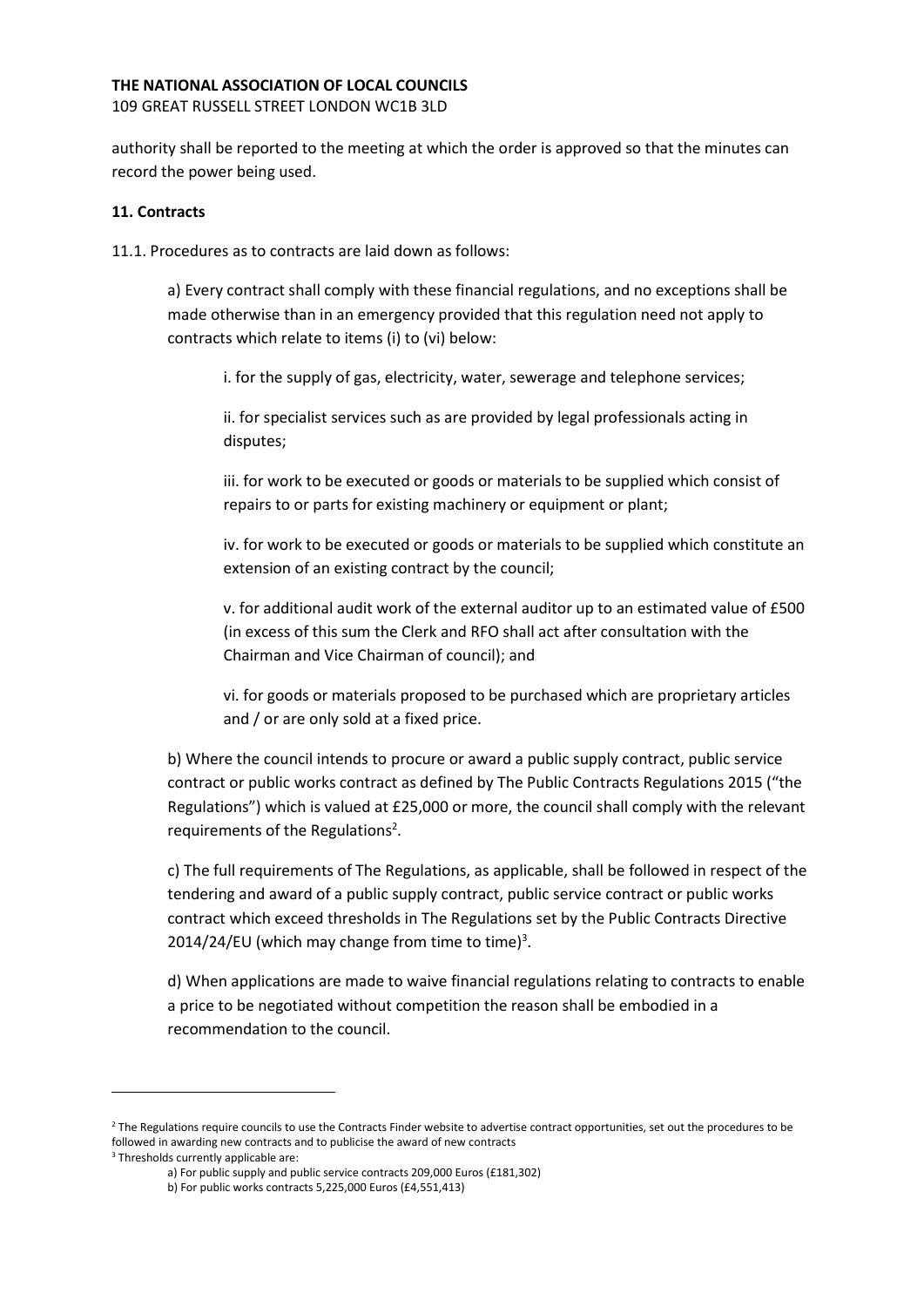#### THE NATIONAL ASSOCIATION OF LOCAL COUNCILS 109 GREAT RUSSELL STREET LONDON WC1B 3LD

e) Such invitation to tender shall state the general nature of the intended contract and the Clerk shall obtain the necessary technical assistance to prepare a specification in appropriate cases. The invitation shall in addition state that tenders must be addressed to the Clerk in the ordinary course of post. Each tendering firm shall be supplied with a specifically marked envelope in which the tender is to be sealed and remain sealed until the prescribed date for opening tenders for that contract.

f) All sealed tenders shall be opened at the same time on the prescribed date by the Clerk in the presence of at least one member of council.

g) Any invitation to tender issued under this regulation shall be subject to Standing Orders 17,d,iv, <sup>4</sup>and shall refer to the terms of the Bribery Act 2010.

h) When it is to enter into a contract of less than £25,000 in value for the supply of goods or materials or for the execution of works or specialist services other than such goods, materials, works or specialist services as are excepted as set out in paragraph (a) the Clerk or RFO shall obtain 3 quotations (priced descriptions of the proposed supply); where the value is below £3,000 and above £100 the Clerk or RFO shall strive to obtain 3 estimates. Otherwise, Regulation 10.3 above shall apply.

i) The council shall not be obliged to accept the lowest or any tender, quote or estimate.

j) Should it occur that the council, or duly delegated committee, does not accept any tender, quote or estimate, the work is not allocated and the council requires further pricing, provided that the specification does not change, no person shall be permitted to submit a later tender, estimate or quote who was present when the original decision-making process was being undertaken.

# 12. Assets, properties and estates

12.1. The Clerk shall make appropriate arrangements for the custody of all title deeds and Land Registry Certificates of properties held by the council. The RFO shall ensure a record is maintained of all properties held by the council, recording the location, extent, plan, reference, purchase details, nature of the interest, tenancies granted, rents payable and purpose for which held in accordance with 2 and Audit Regulations.

12.2. No tangible moveable property shall be purchased or otherwise acquired, sold, leased or otherwise disposed of, without the authority of the council, together with any other consents required by law, save where the estimated value of any one item of tangible movable property does not exceed [£250].

12.3. No real property (interests in land) shall be sold, leased or otherwise disposed of without the authority of the council, together with any other consents required by law. In each case a report in writing shall be provided to council in respect of valuation and surveyed condition of the property

<sup>4</sup> Based on NALC's Model Standing Order 18d ©NALC 2018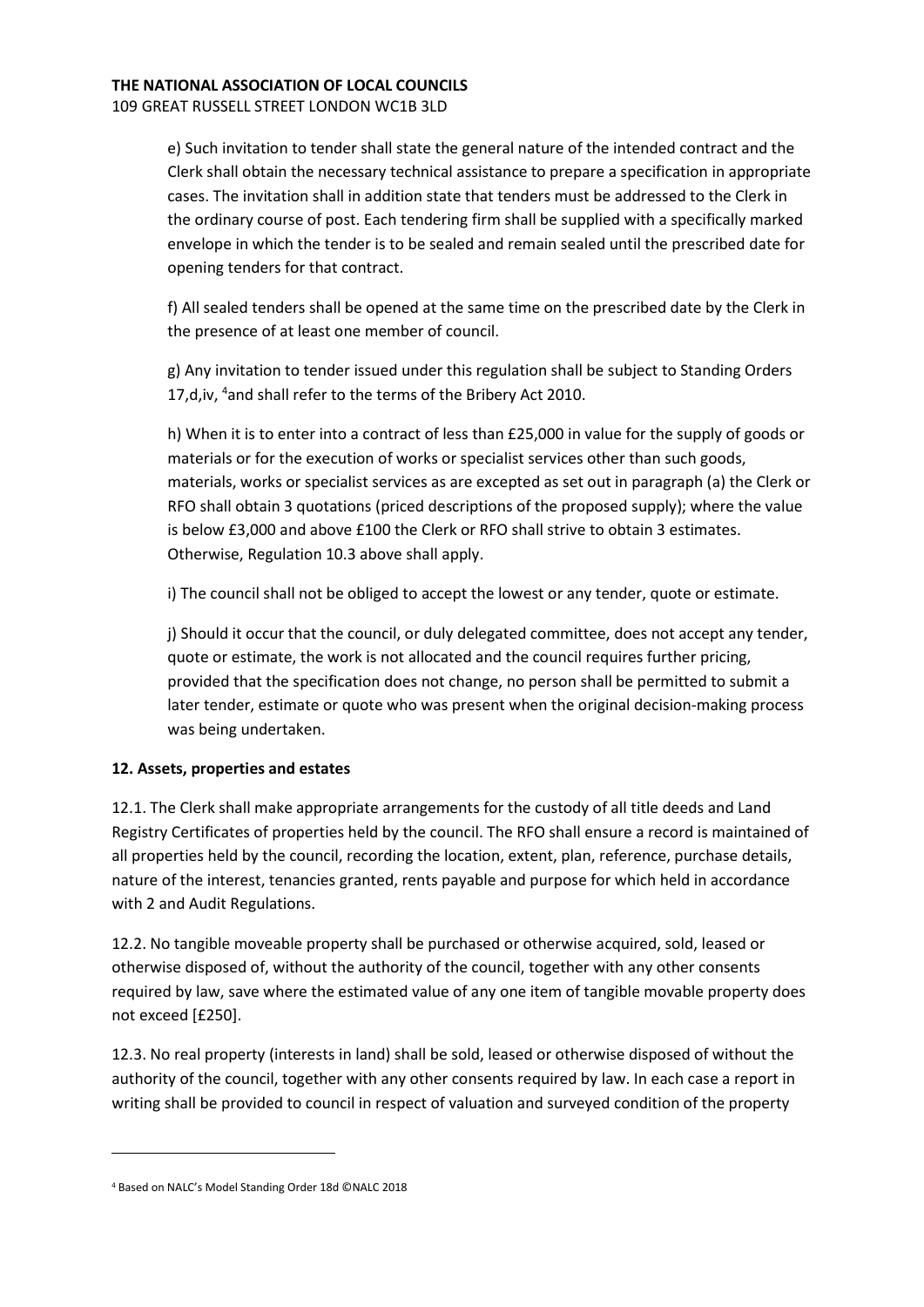109 GREAT RUSSELL STREET LONDON WC1B 3LD

(including matters such as planning permissions and covenants) together with a proper business case (including an adequate level of consultation with the electorate).

12.4. No real property (interests in land) shall be purchased or acquired without the authority of the full council. In each case a report in writing shall be provided to council in respect of valuation and surveyed condition of the property (including matters such as planning permissions and covenants) together with a proper business case (including an adequate level of consultation with the electorate).

12.5. Subject only to the limit set in Regulation 14.2 above, no tangible moveable property shall be purchased or acquired without the authority of the full council. In each case a report in writing shall be provided to council with a full business case.

12.6. The RFO shall ensure that an appropriate and accurate Register of Assets and Investments is kept up to date. The continued existence of tangible assets shown in the Register shall be verified at least annually, possibly in conjunction with a health and safety inspection of assets.

### 13. Insurance

13.1. Following the annual risk assessment (per Regulation 17), the RFO shall effect all insurances and negotiate all claims on the council's insurers.

13.2. The RFO shall keep a record of all insurances effected by the council and the property and risks covered thereby and annually review it.

13.3. The RFO shall be notified of any loss liability or damage or of any event likely to lead to a claim, and shall report these to council at the next available meeting.

13.4. All appropriate members and employees of the council shall be included in a suitable form of security or fidelity guarantee insurance which shall cover the maximum risk exposure as determined by the council, or duly delegated committee.

### 14. Risk management

14.1. The council is responsible for putting in place arrangements for the management of risk. The Clerk shall prepare, for approval by the council, risk management policy statements in respect of all activities of the council. Risk policy statements and consequential risk management arrangements shall be reviewed by the council at least annually.

14.2. When considering any new activity, the Clerk shall prepare a draft risk assessment including risk management proposals for consideration and adoption by the council.

# 15. Suspension and revision of Financial Regulations

15.1. It shall be the duty of the council to review the Financial Regulations of the council from time to time. The Clerk shall make arrangements to monitor changes in legislation or proper practices and shall advise the council of any requirement for a consequential amendment to these Financial Regulations.